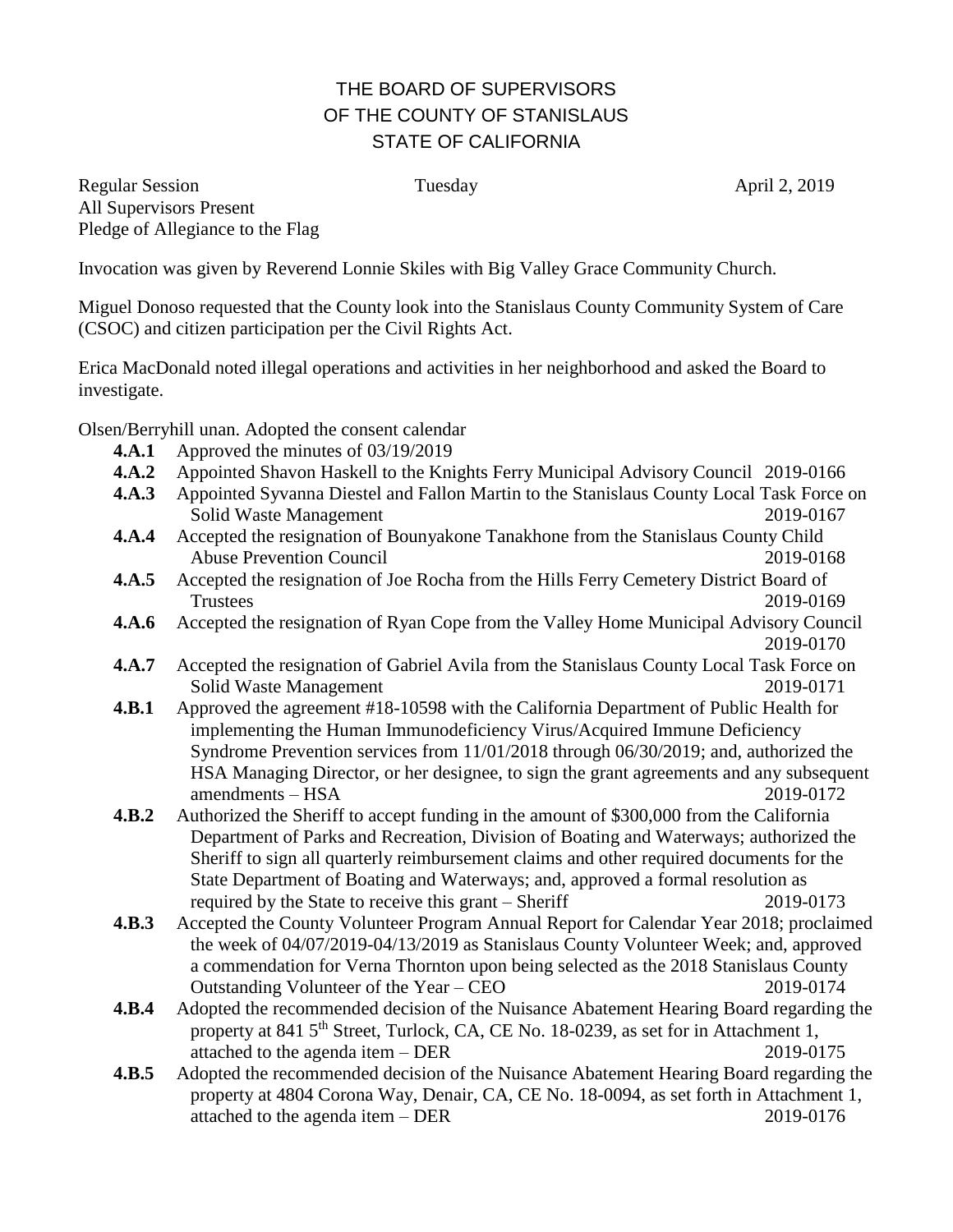**4.B.6** Proclaimed April 2019 as Child Abuse Prevention Month in Stanislaus County – CSA 2019-0177

- **4.B.7** Approved the second amended and restated California Statewide Automated Welfare System Consortium Joint Exercise of Powers Agreement; authorized the Chairman to sign the second amended and restated California Statewide Automated Welfare System Consortium Joint Exercise of Powers Agreement; approved the MOU between the California Statewide Automated Welfare System Consortium and the County of Stanislaus; and, authorized the Chairman to sign the MOU – CSA 2019-0178
- **4.B.8** Authorized CSA to delete one vacant Manager IV position assigned to the California State Department of Health Care Services and add one new Manager IV position to the Homeless and Housing Program; and, amended the Salary and Position Allocation Resolution to delete one vacant Manager IV position and add a Manager IV position effective the first full pay period following Board approval – CSA 2019-0179
- **4.B.9** Accepted the Stanislaus County Treasury Pool's January 2019 Monthly Investment Report as prepared by the Stanislaus County Treasurer-Tax Collector's Office and reviewed for conformity with Stanislaus County Treasury Pool Investment Policy by the Treasurer-Tax Collector, and distributed to the Stanislaus County Treasury Pool Oversight Committee; and, authorized the Chairman to sign on behalf of the Board that the report has been reviewed and accepted – T/TC 2019-0180
- **4.B.10** Accepted the following annual audits for the FY Ended 06/30/2018, prepared by Brown Armstrong, Certified Public Accountants: Stanislaus County Treasury Pool; and, Stanislaus County Tobacco Endowment Investment Fund – T/TC 2019-0181
- **4.B.11** Accepted the Stanislaus County Treasury Pool's February 2019 Monthly Investment Report as prepared by the Stanislaus County Treasurer-Tax Collector's Office and reviewed for conformity with Stanislaus County Treasury Pool Investment Policy by the Treasurer-Tax Collector, and distributed to the Stanislaus County Treasury Pool Oversight Committee; and, authorized the Chairman to sign on behalf of the Board that the report has been reviewed and accepted – T/TC 2019-0182
- **4.B.12** Accepted the Accountant's Report on the Stanislaus County Treasurer's Statement of Assets as of  $12/18/2018 - A/C$  2019-0183
- **4.B.13** Approved the First Amendment between the County and Ascendant Healthcare to add reimbursements for supplies, printings, mailings and other items as requested for the County's Wellness Initiatives Program, and add a new service category for Audits of RxBenefits/CVS Claims Pricing, in the combined total amount of \$30,000; and, authorized the Purchasing Agent to sign the approved amendment and any subsequent amendments not to exceed the amended maximum agreement amount of \$1,350,000 through 12/31/2020 – Risk Management 2019-0184
- **4.B.14** Approved the award of a contract with NAI Benchmark Incorporated of Modesto, CA for property management services for private retail and commercial space owned by Stanislaus County, located on the first floor of 1010 10th Street, Modesto, CA – CEO 2019-0185
- **4.B.15** Authorized the Chief Operations Officer to negotiate and execute a Real Property Purchase Agreement with the Salvation Army, for the purchase of 625 I Street in Modesto, CA, APN 104-016-003, for \$1,250,000 and related escrow expenses for a total not to exceed \$1,300,000; finds that (1) the Notice of Intent to purchase Real Property, for the purchase of 625 I Street in Modesto, CA, APN 104-016-003, was published by the Clerk of the Board, as per Government Code Section 25350, and (2) pursuant to Government Code Section 65402(b) the City of Modesto Planning Commission confirmed the purchase of this property is consistent with the City's General Plan; authorized the Chief Operations Officer to execute any agreements and escrow documents needed to complete the purchase of this property; authorized the Chief Operations Officer to negotiate and execute a lease to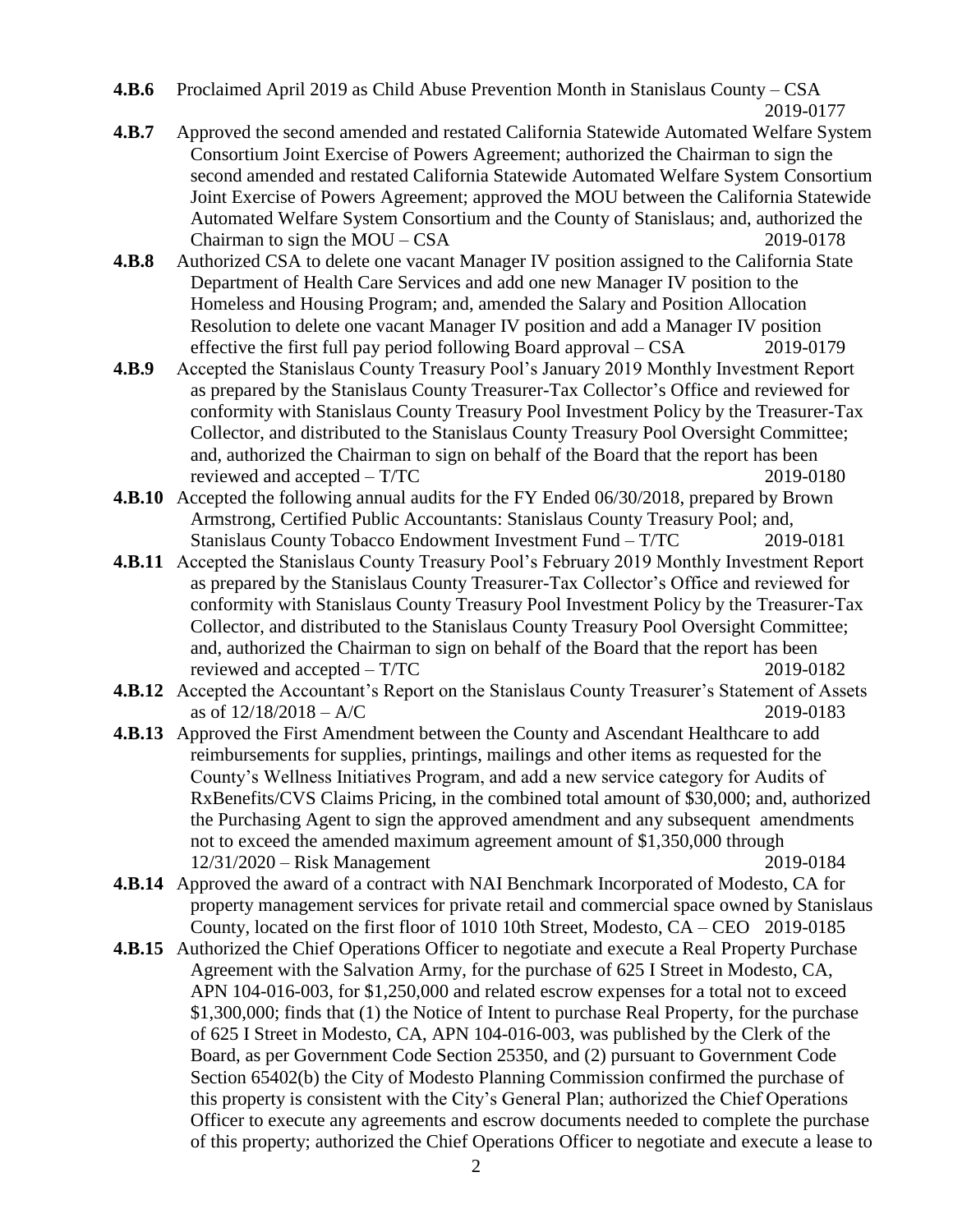allow Salvation Army to lease back the property located at 625 I Street during the transition and consolidation of services to their property located at 320 9th Street in Modesto, CA for \$1 per month; authorized the Auditor-Controller to increase the CEO-County Facilities appropriations by \$1,300,000 using assigned Fund Balance in the General Fund, as detailed in the budget journal, attached to the agenda item; and, authorized the Chief Operations Officer to take any action necessary to execute escrow instructions to complete the purchase of the Real Property known as APN 104-016-003 – CEO2019-0186

- **4.B.16** Approved Stanislaus County Workforce Development's Local Plan Two-Year Modification for Program Years 2017-2021; authorized the Chair to sign the Local Plan Two-Year Modification; and, approved the San Joaquin Valley and Associated Counties (SJVAC) Regional Planning Unit (RPU) Program Years 2017-2021 Regional Plan Two-Year Modification – Workforce Development 2019-0187
- **4.B.17** Accepted the seventeenth update in accordance with Public Contract Code Sections 20134 and 22050 for emergency remediation/repairs at 10th Street Place, to repair water damage and restore essential government operations – CEO 2019-0188
- **4.B.18** Approved the second update on the Homeless Facility Plan and partnership between the County, the City of Modesto and The Salvation Army in accordance with the provisions of the Public Contract Code and related matters – CEO 2019-0189
- **4.B.19** Approved the final completion and acceptance of construction of the Sherriff's Department Bullet Resistant Enclosure Project Bid Package 2, construction at 444 E. Hackett Road, Ceres, CA, with Barham Inc. DBA BZ Construction, of Ceres, CA; approved the final contract amount for the construction of the Sheriff's Department Bullet Resistant Enclosure Bid Package 2, Construction at 444 E. Hackett Road, Ceres, CA, with Barham Inc. DBA BZ Construction, of Ceres, CA: original contract: \$204,252 plus change orders \$12,270 for a total contract amount \$216,522; and, authorized the Project Manager, on behalf of the Board as the Awarding Authority, to finalize contract closeout details, sign completion documents, record Notices of Completion, release retention funds less any withholdings deemed appropriate, and process all remaining closeout activities for the above contracts for the Sheriff's Department Bullet Resistant Enclosure Project – CEO 2019-0190
- **4.B.20** Approved Amendment A01 to the Contract Number 16-10743 with the California Department of Public Health for Implementing the Core Sexually Transmitted Diseases (STD) Program Management through 06/30/2019; and, authorized the HSA Managing Director, or her designee, to sign and execute the amendment and any subsequent amendments – HSA 2019-0191
- **4.C.1** Approved the Agreement for Acquisition of Property for the McHenry Avenue Widening Project, Grantor: Martha Herrera, APN 074-001-005 (partial); authorized the Chairman to execute the Agreement for Acquisition of Property; and, authorized the Director of Public Works to take any appropriate action necessary to carry out the purpose and intent of these recommendations – PW 2019-0192
- **4.C.2** Awarded a contract for All-Inclusive Bridge Engineering and Project Delivery Services to Cornerstone Structural Engineering Group of Fresno, CA, for the Keyes Road over Turlock Irrigation District (TID) Ceres Main Canal Bridge Replacement Project (Caltrans Bridge Number 38C-0193); authorized the Director of Public Works to execute a contract with Cornerstone Structural Engineering Group in the amount of \$274,049 and to sign necessary documents, including any amendments to the agreement not to exceed 10%; and, authorized the Director of Public Works to take any appropriate action necessary to carry out the purpose and intent of these recommendations – PW 2019-0193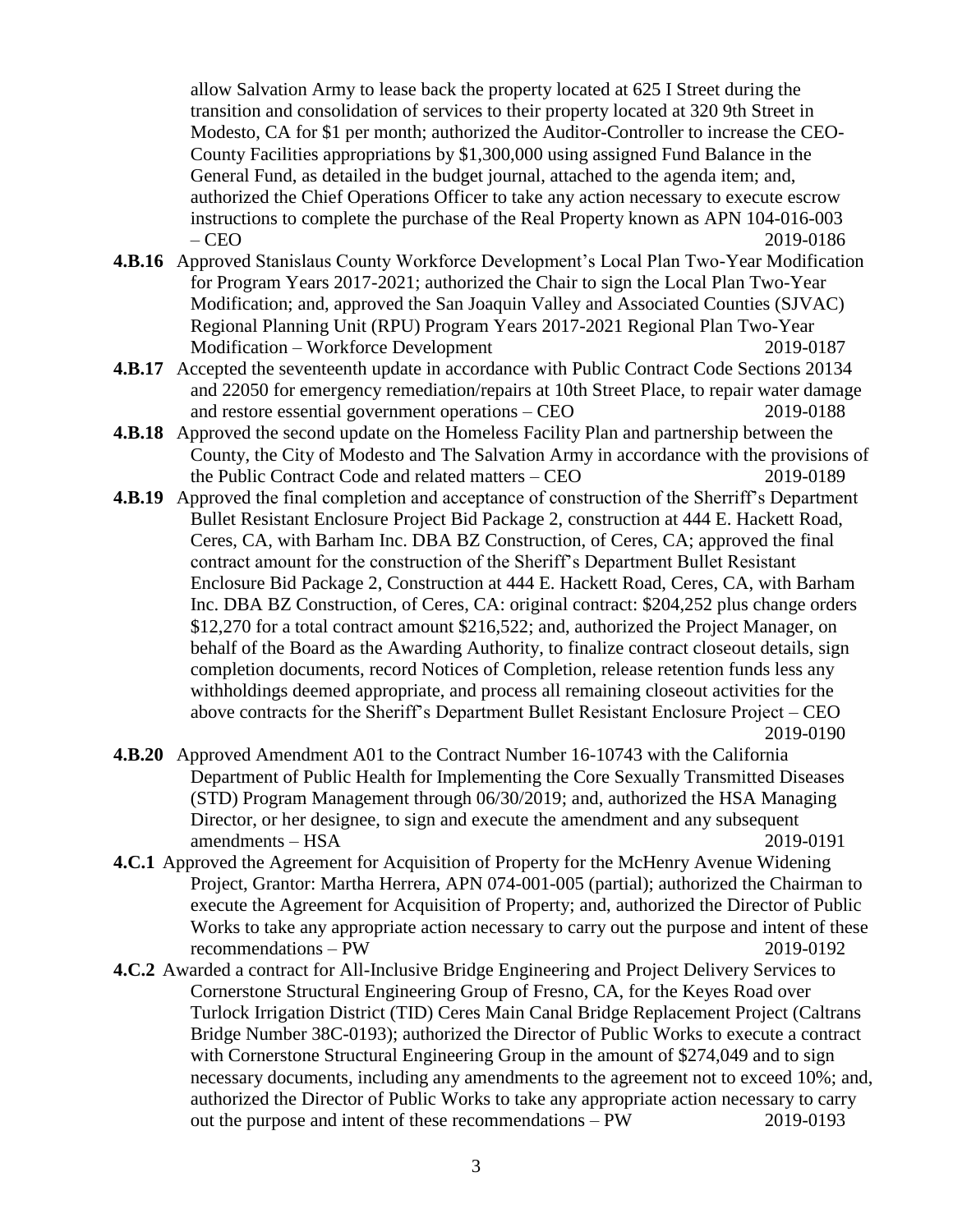- **4.C.3** Set a public hearing on 04/30/2019 at the 9:00 a.m. meeting to consider revising the load carrying capacity of the Schell Road Bridge (38C-0169) over the South San Joaquin Irrigation District (SSJID) Main Canal and the Pleasant Valley Road Bridge (38C-0154) over SSJID Main Canal, per CA Vehicle Code Section 35751; authorized the Clerk to publish a notice of such hearing pursuant to Government Code Section 6066; and, requested that the CA Department of Transportation (Caltrans) Division of Structures Maintenance and Investigations attend the public hearing per CA Vehicle Code Section 35751 – PW 2019-0194
- **4.C.4** Approved Amendment No. 4 to the professional design services agreement for additional right of way construction support services to Mark Thomas and Company, in the amount of \$36,676 for the St. Francis Avenue over MID Main Canal Bridge Replacement Project; authorized the Director of Public Works to execute the amendment with Mark Thomas and Company in the amount of \$36,676, for a not to exceed amount of \$394,148, and to sign necessary documents; and, authorized the Director of Public Works to take any appropriate action necessary to carry out the purpose and intent of these recommendations – PW 2019-0195
- **4.D.1** Adopted the recommended decision of the Nuisance Abatement Hearing Board regarding the cost accounting to abate the nuisance at 316 Empire Avenue, Modesto, CA, DNB2018- 0002, as set forth in Attachment 1, of the agenda item; and, authorized the recovery of costs associated with the abatement of the property as a lien by special assessment and directed the Treasurer/Tax Collector, or her designee, to record a lien amount on the assessment roll – Planning 2019-0196
- **4.D.2** Set a public hearing on 04/16/2019, at the 6:30 p.m. meeting, to consider the Planning Commission's recommendation for approval of General Plan Amendment and Rezone Application No. PLN2017-0134, Mo's Oasis, located at 8000 E. Whitmore Ave., on the southeast corner of E. Whitmore Ave. and Geer Rd., in the Hughson area; and, authorized the Clerk to publish a notice of public hearing as required by law – Planning

ORD-56-G-3 2019-0197

**4.D.3** Set a public hearing on 04/16/2019, at the 6:30 p.m. meeting, to consider the Planning Commission's Recommendation for Approval of Williamson Act Cancellation and Use Permit Application No. PLN2015-0081, Sullivan Road Solar, located approximately 0.5 miles west of Interstate 5, north and west of Sullivan Road, and bisected by Pete Miller Road, in the Newman area, and adoption of a Mitigated Negative Declaration; and, authorized the Clerk to publish notice of hearing as required by law – Planning

2019-0198

**4.D.4** Set a public hearing on 04/16/2019, at the 6:30 p.m. meeting, to consider the Planning Commission's recommendation for approval of Use Permit and Development Agreement Application No. PLN2018-0111, Medallion Wellness, located at 4213 McHenry Avenue, northwest of McHenry and Pelandale Avenues, in the Modesto Area; and, authorized the Clerk to publish a notice of public hearing as required by law – Planning ORD-56-G-2 2019-0199

Olsen/Chiesa unan. **5.1** Conducted a public hearing to consider the adoption of the updated County Public Facilities Fees pursuant to Title 23 of the Stanislaus County Ordinance Code; accepted the revised 01/08/2019 Stanislaus County Comprehensive Public Facilities Impact Fee Study, to include a new Accessory Dwelling Unit (ADU) fee category; approved and adopted the findings set forth in the Public Facilities Impact Fee Update Study and in the agenda item, and as required by Section 66001 of the CA Government Code; approved the revised Public Facilities Impact Fees as recommended in the Study to be effective 60 days from date of adoption, 06/01/2019; and, accepted the Amended Public Facilities Fees Administrative Guidelines – CEO M-64-L-6 2019-0200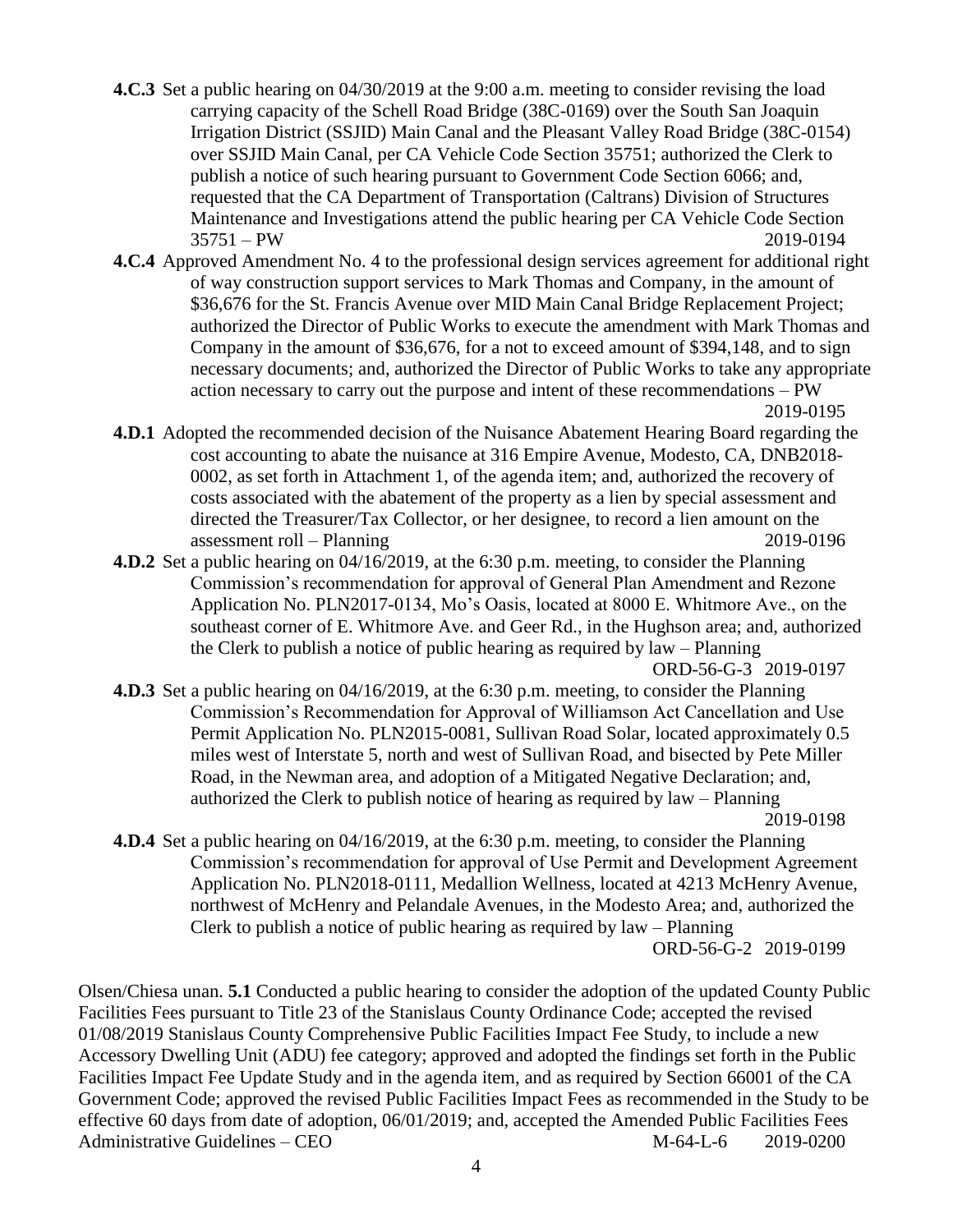Chiesa/Olsen unan. **5.2** Conducted a public hearing to consider the Planning Commission's recommendation for approval of Rezone Application No. PLN2016-0071 – Wells Avenue RV & Self-Storage, located at 418 Wells Avenue, west of McHenry Avenue, south of Pelandale Avenue, in the Modesto Area; adopted the Mitigated Negative Declaration pursuant to CEQA Guidelines Section 15074(b), by finding that on the basis of the whole record, including the Initial Study and any comments received, that there is not substantial evidence the project will have a significant effect on the environment and that the Mitigated Negative Declaration reflects Stanislaus County's independent judgment and analysis; ordered the filing of a Notice of Determination with the Stanislaus County Clerk Recorder's Office pursuant to Public Resources Code Section 21152 and CEQA Guidelines Section 15075; finds that: (a) the project is consistent with the overall goals and policies of the County General Plan; (b) the proposed Planned Development zoning is consistent with the Planned Development General Plan designation; (c) the alternative to the Agricultural Buffer Standards applied to this project provides equal or greater protection than the existing buffer standards; (d) the project will increase activities in an around the project area, and increase demands for roads and services, thereby requiring dedication and improvements; approved Rezone Application No. PLN2016-0071 – Wells Avenue RV & Self-Storage, subject to the Development Standards and Mitigation Measure, attached to the agenda item; and, introduced, waived the reading, and adopted ordinance C.S.1230 for the approved Rezone Application No. PLN2016-0071 – Wells Avenue RV & Self-Storage – Planning ORD-56-F-4 2019-0201 2019-0202

Chiesa/Olsen unan. **5.3** Conducted a public hearing to consider the Planning Commission's recommendation for approval of Use Permit and Development Agreement Application No. PLN2018- 0108, MDF Farms, located at 16218 Sycamore Avenue, between Fig and Orange Avenues, in the Patterson Area; finds that no further analysis under CEQA is required pursuant to CEQA Guidelines Section 15183 (Projects consistent with a General Plan or Zoning), on the basis of the whole record, including any comments received in response to the Environmental Review Referral; ordered the filing of a Notice of Determination with the Stanislaus County Clerk Recorder's Office pursuant to Public Resources Code section 21152 and CEQA Guidelines Section 15075; finds that: (a) the establishment, maintenance, and operation of the proposed use of building applied for is consistent with the General Plan and will not, under the circumstances of the particular case, be detrimental to the health, safety and general welfare of persons residing or working in the neighborhood of the use and that it will not be detrimental of injurious to property improvements in the neighborhood or to the general welfare of the County; finds that the Development Agreement: (a) is consistent with the General Plan and any applicable specific plan; (b) is compatible with the uses authorized in, and the regulations prescribed for, the land use district in which the real property is or will be located; (c) is in conformity with and will promote public convenience, general welfare and good land use practice; (d) will not be detrimental to health, safety and general welfare; (e) will not adversely affect the orderly development of property of the preservation of property values; (f) will promote and encourage the orderly development of the proposed project by providing a greater degree of requisite certainty; approved Use Permit Application No. PLN2018-0108 – MDF Farms, subject to the Conditions of Approval, attached to the agenda item, as recommended for approval by the Planning Commission; authorized the Stanislaus County Chairman to execute the Development Agreement, attached to the agenda item; and, introduced, waived the reading, and adopted ordinance C.S. 1231 for the approved Development Agreement – Planning ORD-56-G-1 2019-0203 2019-0204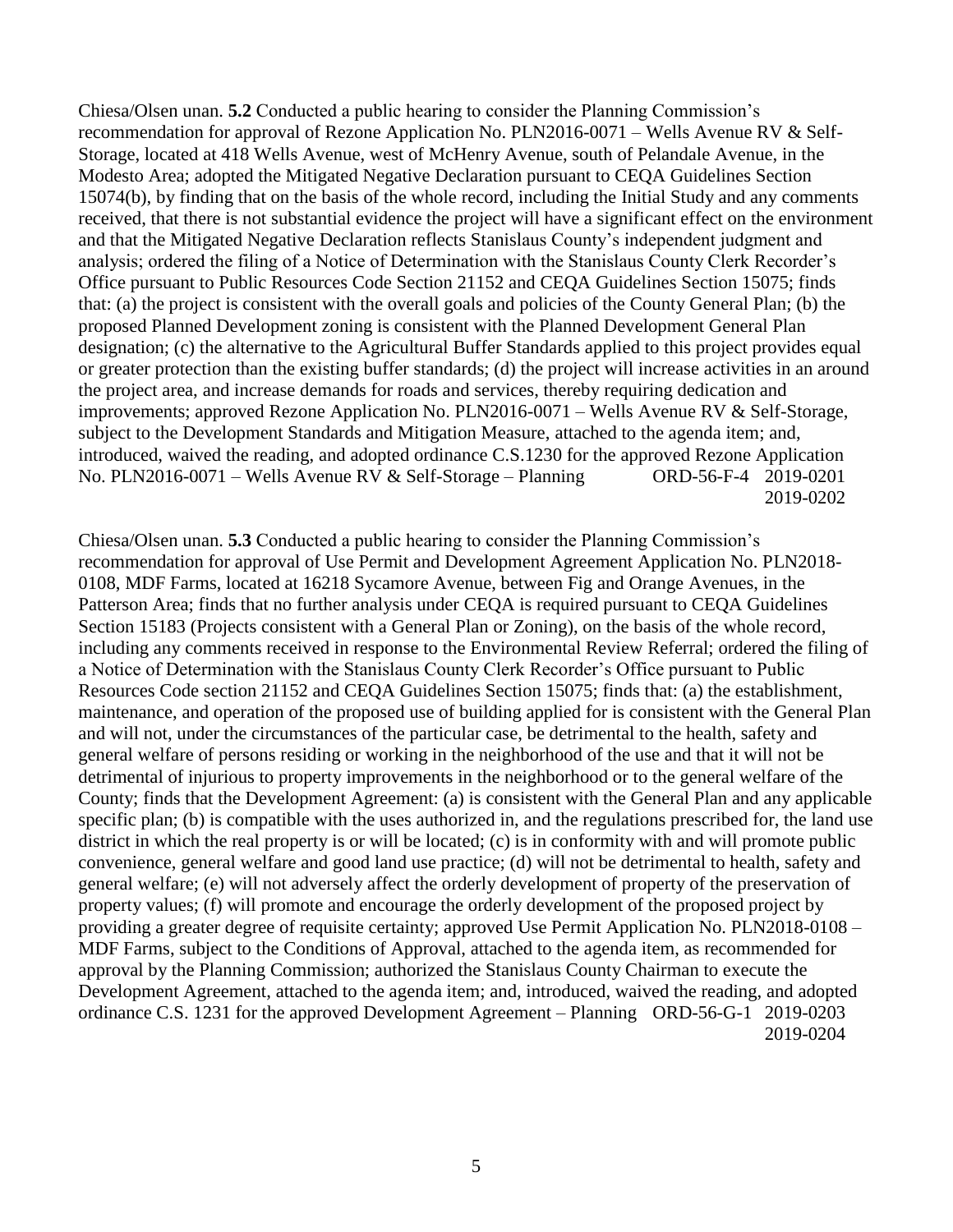Olsen/Berryhill unan. **6.1** Approved the 2019-2020 Community Corrections Partnership Plan for 2011 Public Safety Realignment; authorized the Chief Probation Officer to sign all documents related to 2011 Public Safety Realignment, including all contracts and amendments; and, authorized the Chief Probation Officer and the Sheriff to sign all contracts related to the 2019-2020 Community Corrections Plan for Budget Year 2019-2020 – Probation 2019-0205

DeMartini/Olsen unan. **6.2** Accepted the following audited financial reports for the FY Ended 06/30/2018, prepared by Brown Armstrong Accountancy Corporation: Comprehensive Annual Financial Report; and, Single Audit Report – Auditor-Controller 2019-0206

Berryhill/Olsen unan. **6.3** Approved the County's Recommended Final Capital Improvement Plan for Budget Years 2018-2019 and 2019-2020 – CEO 2019-0207

Chiesa/Olsen unan. **6.4** Accepted the HSA 2019 Public Health Annual Report – HSA 2019-0208

**Corr 1** Referred to HSA and OES, resolutions from the City of Riverbank and the City of Patterson consenting to the enforcement of all health laws within their jurisdiction by the Stanislaus County Public Health Officer.

**Corr 2** Acknowledged receipt of claims and referred to the CEO-Risk Management Division the following claims: Erik Gandhi; Manuel Russ and Kim Russ; Justin Mathew Yarbrough; Frank Silva (2); Phillip Onate; Laura Antetomoso; Dewey L Bedford Jr. (2), and, Camera Bonsack.

Supervisor Chiesa reported that he went to Washington D.C last week as part of the StanCOG delegation and met with our federal representatives regarding transportation issues including the North County Corridor, Highway 132 and the ACE train.

CEO Hayes gave a legislative update. He reported that the County sent a letter of support for the Governor's proposed Budget to increase funding for Child Support Services. The County sent a letter opposing the Governor's proposal to reduce the amount of health realignment funding the County receives. In addition, the County is opposing AB964 which would require in person visitation at detention facilities. Staff is reviewing AB637 which would require the State Water Resources Control Board to reduce impacts to the drinking water supplies of low income and minority communities. The Governor has expressed interest in the Central Valley and is open to meeting with Supervisors from Valley counties. At the federal level, the County is in communication with Congressman Harder's team regarding a bi-partisan bill introduced last week that would establish a new funding stream to address homelessness.

Prior to adjourning into Closed Session an opportunity was given to the public to address matters listed under Closed Session.

Adjourned to closed session at: 11:32 a.m. for Conference with Legal Counsel - Existing Litigation: Three Cases: Hanibal Yadegar, et al. v. County of Stanislaus, et al., San Joaquin County Superior Court Case No. STK-CV-UNPI-2017-11432; City of Patterson v. County of Stanislaus, et al., Stanislaus County Superior Court Case No. CV18004195; City of Newman v. County of Stanislaus, et al., Stanislaus County Superior Court Case No. CV18004193. Government Code Section 54956.9(d)(1).